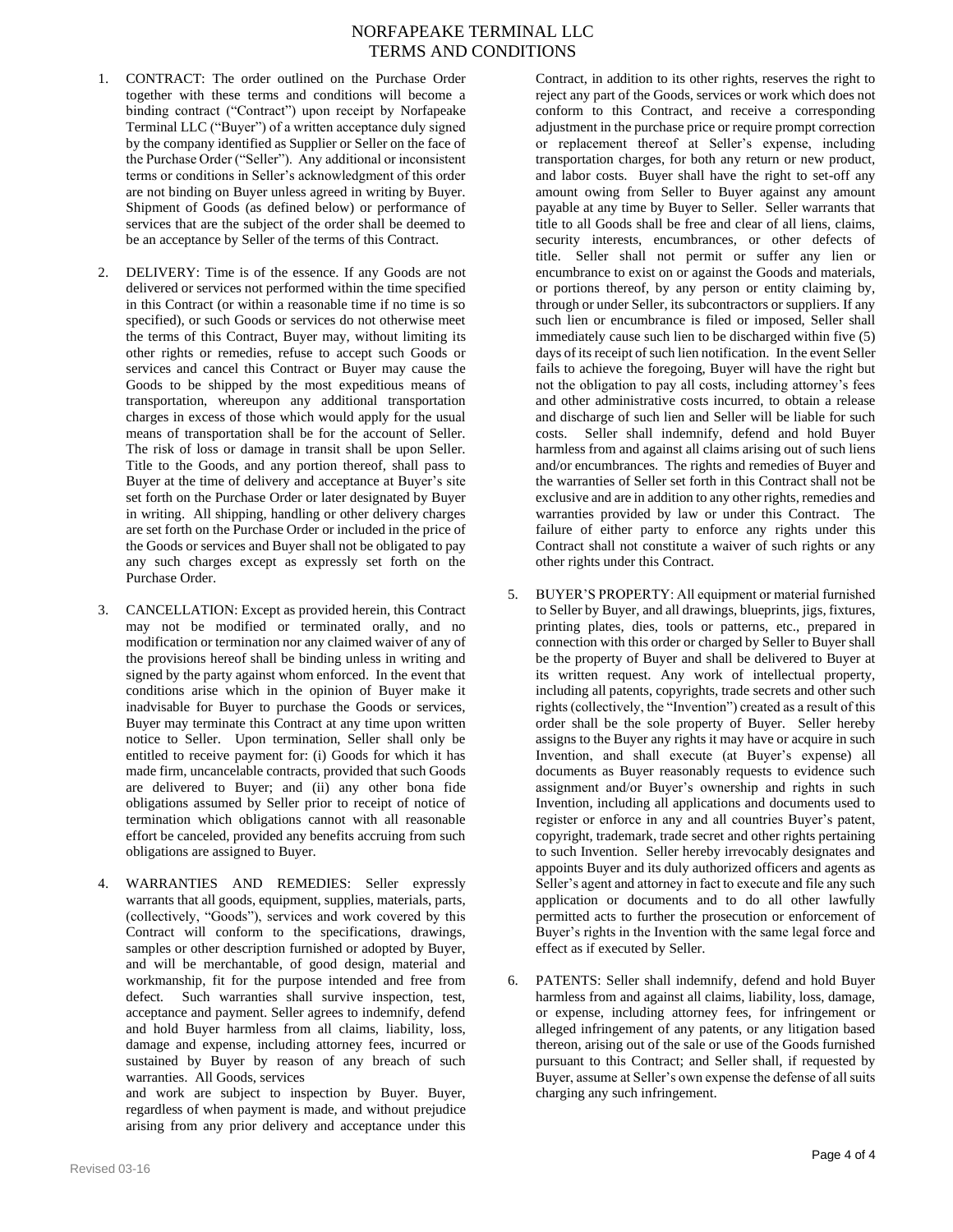- 7. INDEPENDENT CONTRACTOR: In the event any Goods ordered hereunder require, in connection with the installation thereof, the services of a contractor engaged by Seller, or a supervisor, engineer or other personnel connected with or employed by Seller, and Seller agrees to furnish same, either with or without charge, such contractor, supervisor, engineer or other personnel in performing such services shall not be deemed to be an agent or employee of Buyer. Seller will be responsible for such parties' performance under this Contract.
- 8. INDEMNITY: Seller agrees to indemnify, defend, and hold harmless Buyer from and against any claim, liability, loss, damage, judgment or expense (including attorneys' fees) made or recovered against Buyer occurring by reason of any property damage or any injury, including death to any person (including agents, servants and employees of Buyer and Seller), arising out of or in any way relating to any negligence on the part of Seller, its subcontractors, agents, servants, and employees in the furnishing of any Goods or services contemplated hereunder. Seller agrees to indemnify, defend, and hold harmless Buyer for any claims for Worker's Compensation benefits made by Seller's agents or employees, including any subcontractors.
- 9. INSURANCE: Seller agrees to carry Auto and General Liability insurance in amounts and of a type acceptable to Buyer. Seller also agrees to carry Worker's Compensation and Occupational Disease and Employers' Liability insurance in accordance with applicable State and Federal laws and in amounts acceptable to Buyer. Seller shall furnish two copies of each certificate evidencing the existence of the aforementioned insurance. Each certificate shall be endorsed to provide that Buyer will receive 10 days advance notice prior to cancellation or any material change. Each policy of insurance shall be primary, and shall not seek contribution from Buyer, or its insurers, and shall provide a waiver of subrogation in favor of Buyer. Buyer shall be named Additional Insured on Seller's Auto and General Liability policies. The obligation of Seller to carry such insurance shall not limit in any way Seller's liability and its obligation to indemnify Buyer as provided above.
- 10. COMPLIANCE WITH LAWS: Seller warrants that in its performance of this Contract it will carefully check the drawings, plans and specifications for conformity with all local, state and federal laws, codes, rules and regulations (collectively, "Law"), including but not limited to the applicable site-specific safety, regulatory, and environmental requirements more particularly set forth in the Materials Management Plan and Operations and Maintenance Plan set forth in **Attachment 1** hereto, before commencing any work. Seller will give all notices and comply with all Law bearing on the work. Seller will, and will cause all of its employees, agents and subcontractors to, comply with all of Buyer's safety, security and other applicable policies, including but not limited to, prohibitions against carrying weapons, drug and alcohol use and theft. Engineer will immediately report to Buyer, in writing, any violation of Law or Buyer's policy it observes. Where Seller has no control over work area conditions (except for Engineer's work), Seller will immediately report to Buyer any unsafe or suspected unsafe conditions. Seller will immediately cause any work not in compliance with the Law to be redone and will bear all costs in connection therewith. No Work will be deemed complete until final inspection is made and approval is obtained from all applicable governmental authorities. Without limiting the

provisions of this Section 10 and Section 4 above, Seller represents and warrants that all equipment, supplies, materials, parts, services and work covered by this contract will comply in all respects with all applicable standards, rules and regulations issued under the Federal Occupational Safety and Health Act (OSHA) and Mine Safety and Health Act (MSHA), as applicable.

- 11. FAIR LABOR STANDARDS ACT: TO BE APPROVED FOR PAYMENT, ALL INVOICES MUST CARRY THE FOLLOWING CERTIFICATION: "WE HEREBY CERTIFY THAT THESE GOODS WERE PRODUCED IN COMPLIANCE WITH THE FAIR LABOR STANDARDS ACT OF 1938, AS AMENDED, AND THE REGULATIONS THEREUNDER."
- 12. ASSIGNMENT: No assignment of this Contract or any portion thereof or any money due or which may become due hereunder shall be made without the prior written consent of Buyer. Any merger, consolidation, transfer of assets, event or transaction resulting (by operation of law or otherwise) in a change of ownership control of Seller or Seller's business shall be deemed to be an assignment for purposes of this Contract. In addition to constituting a default under this Contract, any assignment or attempted assignment made in violation of this section shall be null and void, and the assignee shall acquire no rights thereunder.
- 13. APPLICABLE LAWS: This Contract and the respective rights and obligations of the parties with regard thereto, shall be governed by and construed according to the laws of the State in which the Goods are delivered or the services performed.
- 14. EQUAL EMPLOYMENT OPPORTUNITY: Buyer is an equal opportunity employer. Therefore, the applicable provisions of the Equal Employment Opportunity clause of Executive Order 11246 including Paragraphs 1 through 7 of Section 202 and the implementing Rules and Regulations of the Office of Federal Contract Compliance Programs, the Vietnam Era Veterans Readjustment Assistance Act of 1974, section 503 of the Rehabilitation Act of 1973, and 15 USC §637(a), each as amended, and regulations issued pursuant to each are incorporated herein by specific reference as part of this agreement. Pursuant to Executive Order 11246 and 41 CFR §60-1.8, and by acceptance of this Contract, the **Contractor certifies that it does not and will not maintain any facilities in a segregated manner or permit its employees to perform where segregated facilities are maintained; and agrees that it will obtain a similar commitment from its covered suppliers and subcontractors prior to award of any nonexempt contract.**
- 15. OSHA/MSHA: In addition to the provisions of Paragraphs 4 and 10 above, Seller expressly represents and warrants that all equipment, supplies, materials, parts, services and work covered by this Contract will comply in all respects with all applicable standards, rules and regulations issued under Federal Occupational Safety and Health Act and Mine Safety and Health Act and applicable state law. With respect to the foregoing warranty Buyer shall be entitled to the benefits of the provisions of Paragraph 4 with respect to (I) survival not withstanding inspection, test, acceptance and payment, and (II) indemnification and defense obligations.
- 16. PROPRIETARY INFORMATION: All plans, drawings,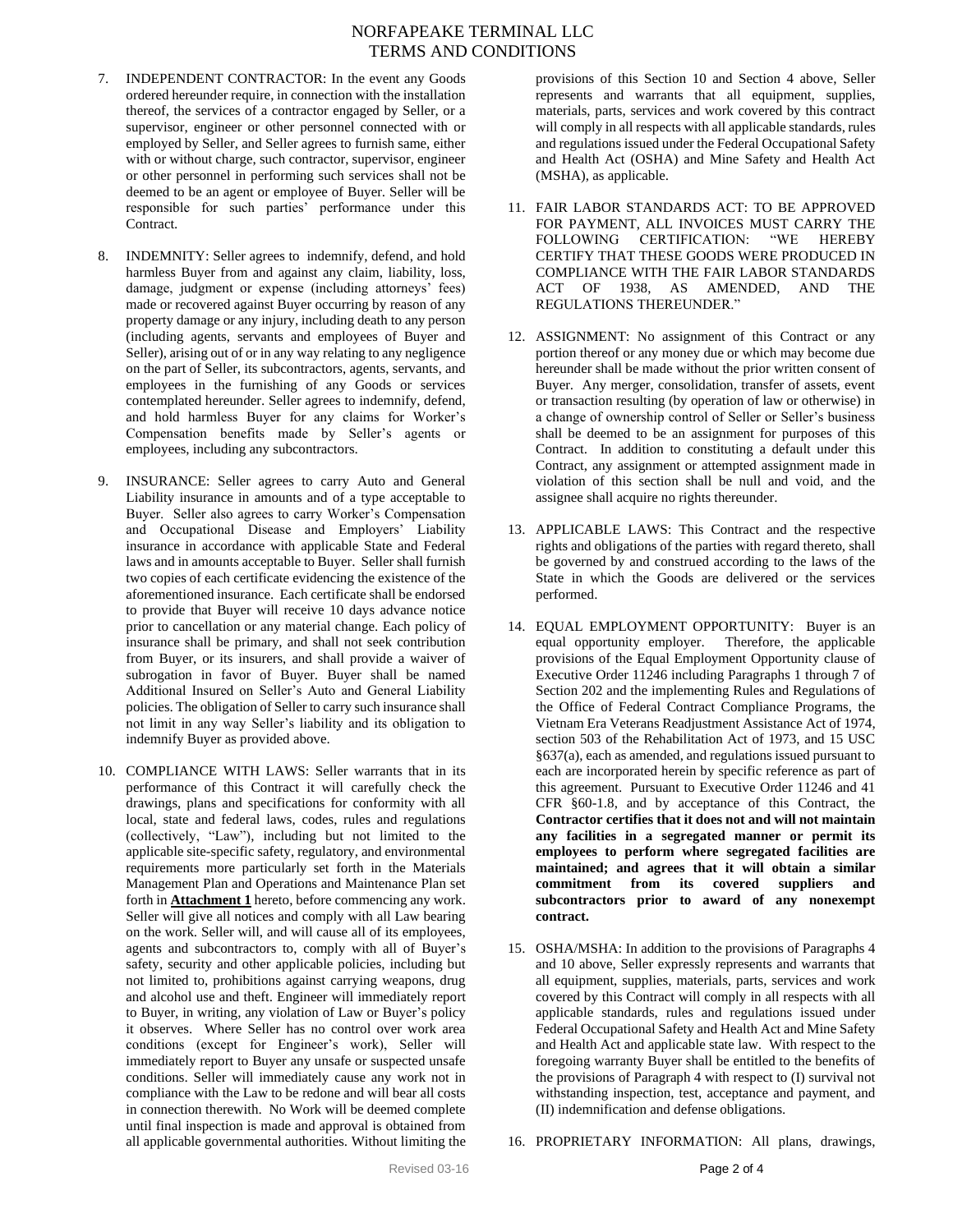Buyer.

specifications and the subject matter contained therein and all other information given to Seller in connection with this Contract involve valuable property rights of Buyer and shall be held confidential by Seller, shall remain the property of Buyer and shall not be used by Seller for any purposes other than for performance of its obligations under this Contract. Seller agrees that, as far as possible, it will keep confidential the making of this Contract and the terms hereof. Seller agrees not to use for publicity purposes any information with respect to this Contract, including the existence of this Contract and any photographs, drawing and/or materials in connection therewith, without the prior written consent of

17. RIGHT TO AUDIT: Seller will maintain, for a period of not less than three years after completion, a true and correct set of records pertaining to work performed or services or products delivered under this Contract and all transactions related thereto. Buyer shall have the right to audit, from time to time and upon reasonable notice, so much of Seller's accounts as Buyer reasonably deems is necessary to determine Seller's compliance with this Contract.